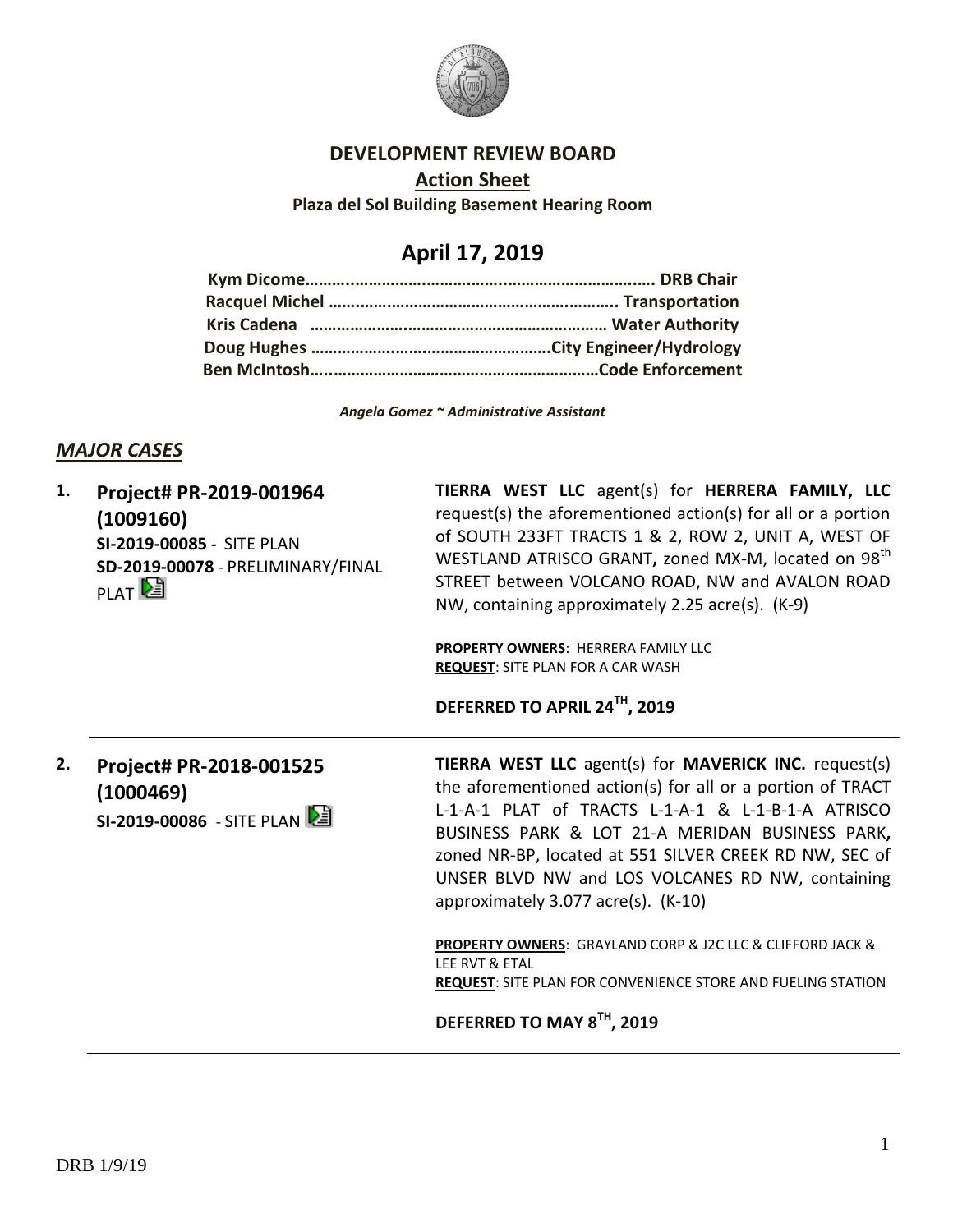| SI-2019-00039 - SITE PLAN - MAJOR<br>MARKETPLACE, zoned MX-M, located at the SEC of PASEO<br>DEL NORTE and SAN PEDRO DR NE, containing<br>approximately .8083 acre(s). (D-18)<br>PROPERTY OWNERS: CAMEL ROCK DEV LLC & SKARSGARD GORDON &<br><b>PATIENCE PYE</b><br>REQUEST: AMENDMENT TO SITE PLAN TO ADD POLE SIGN AND LARGER<br><b>MONUMENT SIGN</b><br>DEFERRED TO APRIL 24TH, 2019                                                                                                                                                                                                                  |
|----------------------------------------------------------------------------------------------------------------------------------------------------------------------------------------------------------------------------------------------------------------------------------------------------------------------------------------------------------------------------------------------------------------------------------------------------------------------------------------------------------------------------------------------------------------------------------------------------------|
| <b>TOM HLADICK</b> agent(s) for <b>DAVID STEELE</b> request(s) the<br>aforementioned action(s) for all or a portion of LOT 2,<br>VA-2019-00144 - VARIANCE - IDO<br>BLOCK 4, SUBDIVISION BROADMOOR ADDN, zoned R-1B,<br>located at 4310 MARQUETTE AV NE,<br>between<br>WASHINGTON ST NE and MORNINGSIDE DR NE, containing<br>approximately 0.1492 acre(s). (K-17)<br>PROPERTY OWNERS: STEELE DAVID W & REBECCA<br><b>REQUEST: VARIANCE FOR CARPORT IN REQUIRED SETBACK</b><br>DEFERRED TO APRIL 24TH, 2019                                                                                                |
| WAYJOHN SURVEYING INC. agent(s) for ANDRE LEGER C/O<br>PETER GENERIS request(s) the aforementioned action(s) for<br>$(1000042 + PR-2018-001494)$<br>all or a portion of LOTS A-F and LOTS 1-5, KIRKLAND<br>$SD-2019-00057 - PRELIMINARY PLAT$<br>ADDITION UNIT 3, zoned R-ML, located on BETHEL AVE SE<br>between MULBERRY ST. SE and KIRTLAND PARK, containing<br>approximately 2.0 acre(s). (M-15)<br><b>PROPERTY OWNERS: LEGER ANDRE</b><br>REQUEST: CONSOLIDATE 11 EXISTING LOTS INTO 2 AND INCORPORATE<br>VACATED R/W OF BETHEL AVE / INCLUDES MAJOR INFRASTRUCTURE<br>DEFERRED TO APRIL 24TH, 2019 |
|                                                                                                                                                                                                                                                                                                                                                                                                                                                                                                                                                                                                          |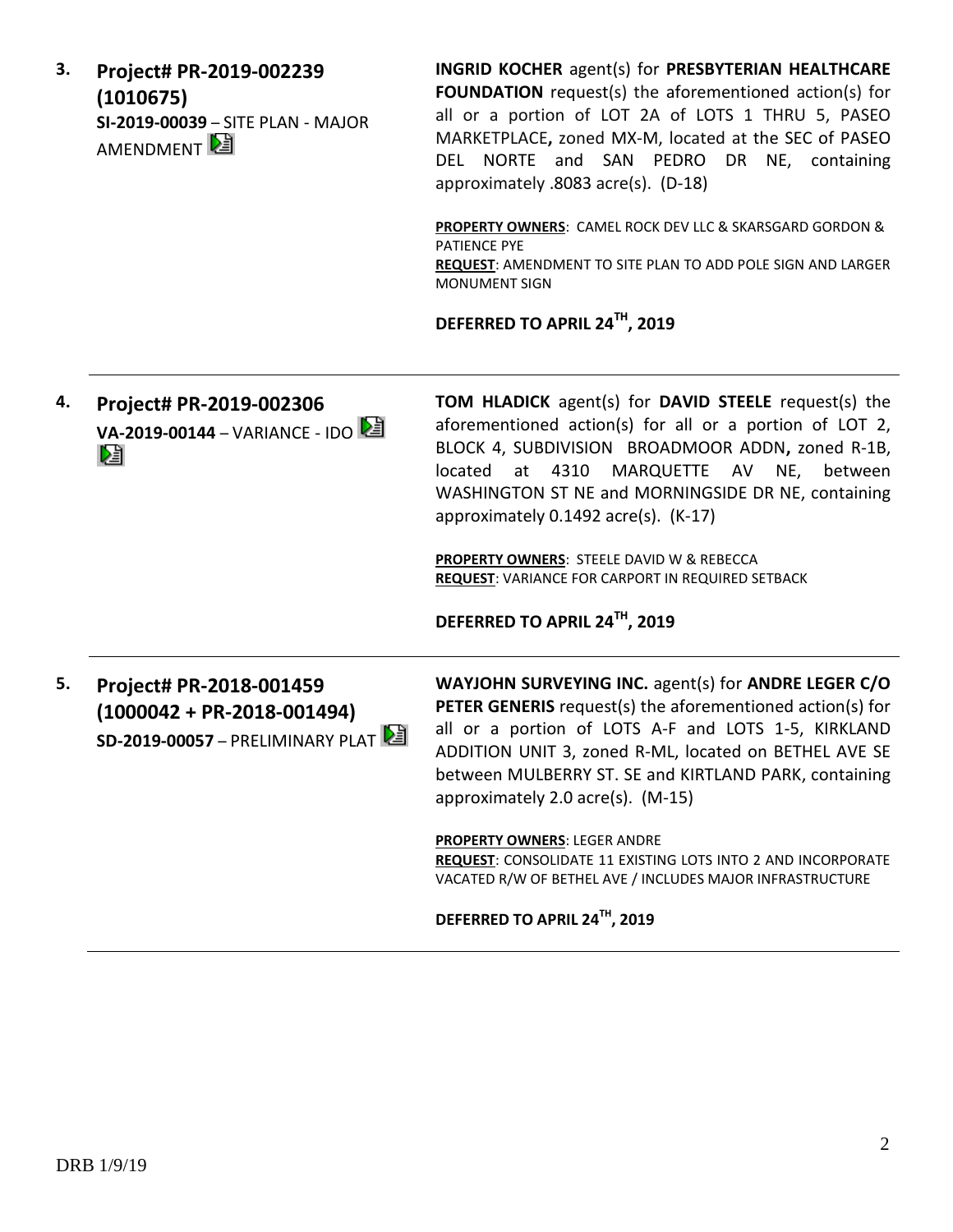| PROPERTY OWNERS: DONNELLAN MICHAEL J & BEVERLY L<br>REQUEST: VARIANCES TO SIDEWALK WIDTH AND PUBLIC RIGHT-OF-<br><b>WAY</b><br>IN THE MATTER OF THE AFOREMENTIONED APPLICATION,<br>BEING IN COMPLIANCE WITH ALL APPLICABLE REQUIREMENTS<br>OF THE DPM AND THE IDO, THE DRB HAS APPROVED THE<br><b>VARIANCE.</b>                                                                                                                                                                         |
|-----------------------------------------------------------------------------------------------------------------------------------------------------------------------------------------------------------------------------------------------------------------------------------------------------------------------------------------------------------------------------------------------------------------------------------------------------------------------------------------|
|                                                                                                                                                                                                                                                                                                                                                                                                                                                                                         |
|                                                                                                                                                                                                                                                                                                                                                                                                                                                                                         |
| <b>THE GROUP</b> agent(s) for <b>NAZISH LLC</b> request(s) the<br>aforementioned action(s) for all or a portion of TRACT A<br>PLAT OF PRIMA ENTRADA, zoned PC, located on SONTERRO<br>AV NW, east of 98 <sup>TH</sup> ST NW and north of I-40, containing<br>approximately 0.71 acre(s). (H-9) [Deferred from 1/16/19]<br><b>PROPERTY OWNERS: NAZISH LLC</b><br>REQUEST: VACATE A TEMP DRAINAGE EASEMENT AND REPLAT<br><b>EXISTING TRACT INTO 7 LOTS</b><br>DEFERRED TO JULY 17TH, 2019 |
| <b>BOB KEERAN, request(s) the aforementioned action(s) for</b><br>all or a portion of lot(s) 17 & 18, Block(s) 4, Tract(s) 3,<br>NORTH ALBQ ACRES Unit 3, zoned PD (RD/5DUA), located<br>on VENTURA ST NE between SIGNAL AVE NE and ALAMEDA<br>$(C-20)$<br>BLVD NE, containing approximately 2 acre(s).<br>[Deferred from 5/16/18, 6/13/18, 7/18/18/, 8/8/18, 9/12/18, 10/24/18, 12/5/18,<br>12/19/18, 1/9/19, 1/23/19, 2/13/19, 2/27/19, 3/20/19].                                     |
|                                                                                                                                                                                                                                                                                                                                                                                                                                                                                         |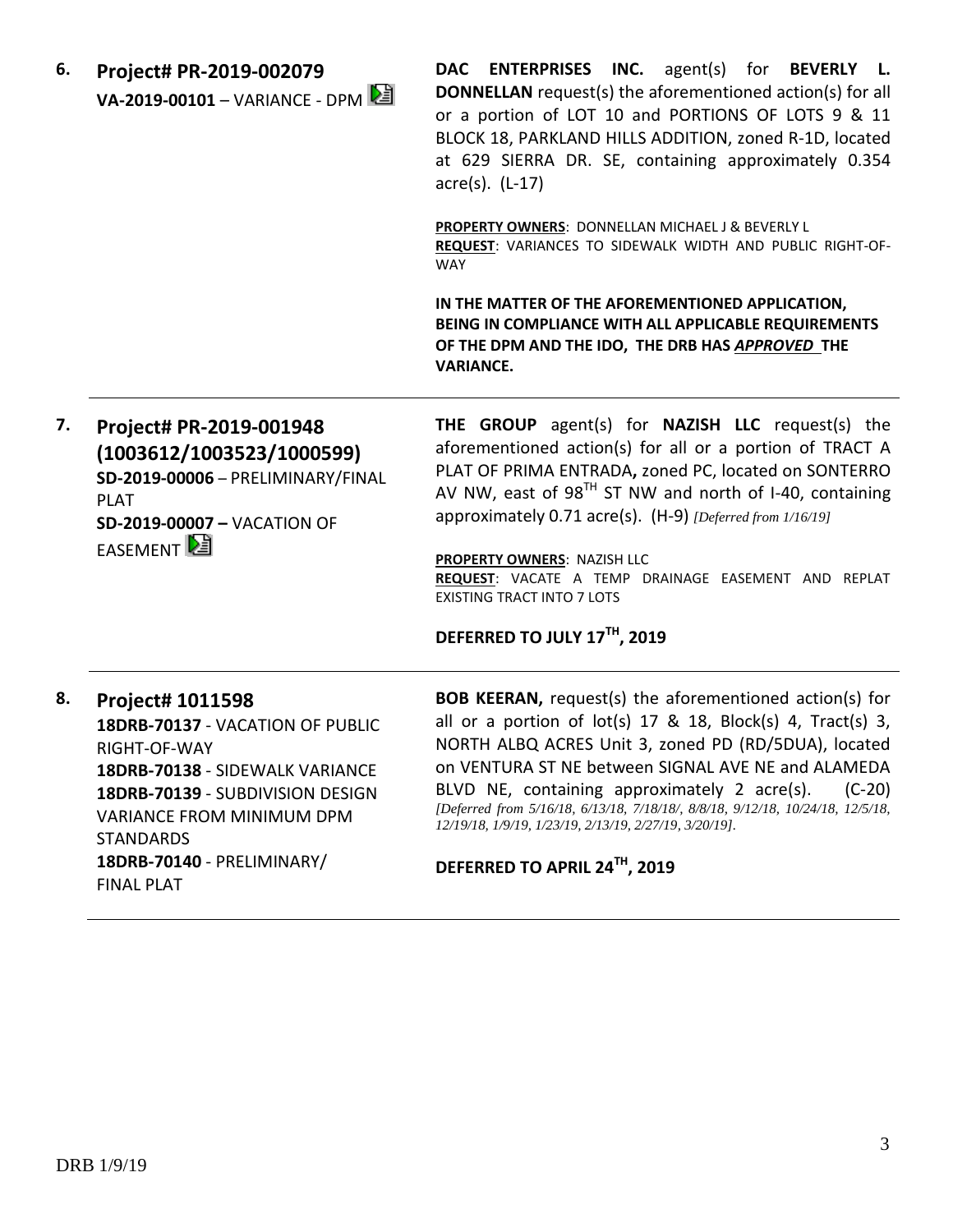**9. Project# PR-2019-002134 (1000539)**

**SI-2019-00056** - SITE PLAN

**JON ANDERSON** agent(s) for **HOPE CHRISTIAN SCHOOLS INC** request(s) the aforementioned action(s) for all or a portion of TRACT B PLAT OF TRACT B HOPE CHRISTIAN SCHOOL & LOT 23-A, BLOCK 11, TRACT A, NORTH ALBUQUERQUE ACRES, zoned MX-M, located on PALOMAS AV NE, south of PASEO DEL NORTE NE and east of SAN PEDRO DR NE, containing approximately 7.7 acre(s). (D-18) *[Deferred from 3/20/19, 4/17/19]*

**PROPERTY OWNERS**: HOPE CHRISTIAN SCHOOLS INC **REQUEST**: SITE PLAN FOR ELEMENTARY SCHOOL EXPANSION

**IN THE MATTER OF THE AFOREMENTIONED APPLICATION, BEING IN COMPLIANCE WITH ALL APPLICABLE REQUIREMENTS OF THE DPM AND THE IDO, THE DRB HAS**  *APPROVED* **THE SITE PLAN FINAL SIGN-OFF IS DELEGATED TO: PLANNING FOR THE INFRASTRUCTURE IMPROVMENTS AGREEMENT.** 

## *MINOR CASES*

**10. Project# PR-2019-002079 SD-2019-00074** – PRELIMINARY/FINAL PLAT

**WAYJOHN SURVEYING INC.** agent(s) for **BEVERLY DONNELLAN** request(s) the aforementioned action(s) for all or a portion of LOT 10 and PORTIONS OF LOTS 9 & 11 BLOCK 18, PARKLAND HILLS ADDITION, zoned R-1D, located at 629 SIERRA DR. SE, containing approximately 0.354 acre(s). (L-17)

**PROPERTY OWNERS**: DONNELLAN MICHAEL J & BEVERLY L **REQUEST**: REPLAT TO INCORPORATE VACATED R/W (SD-2019-00037)

**IN THE MATTER OF THE AFOREMENTIONED APPLICATION, BEING IN COMPLIANCE WITH ALL APPLICABLE REQUIREMENTS OF THE DPM AND THE IDO, THE DRB HAS** *APPROVED* **THE PRELIMINARY/FINAL PLAT. FINAL SIGN OFF IS DELEGATED TO: PLANNING FOR AGIS DXF, UTILITY COMPANIES SIGNATURES, VACATION NUMBERS AND REVOCABLE PERMIT.**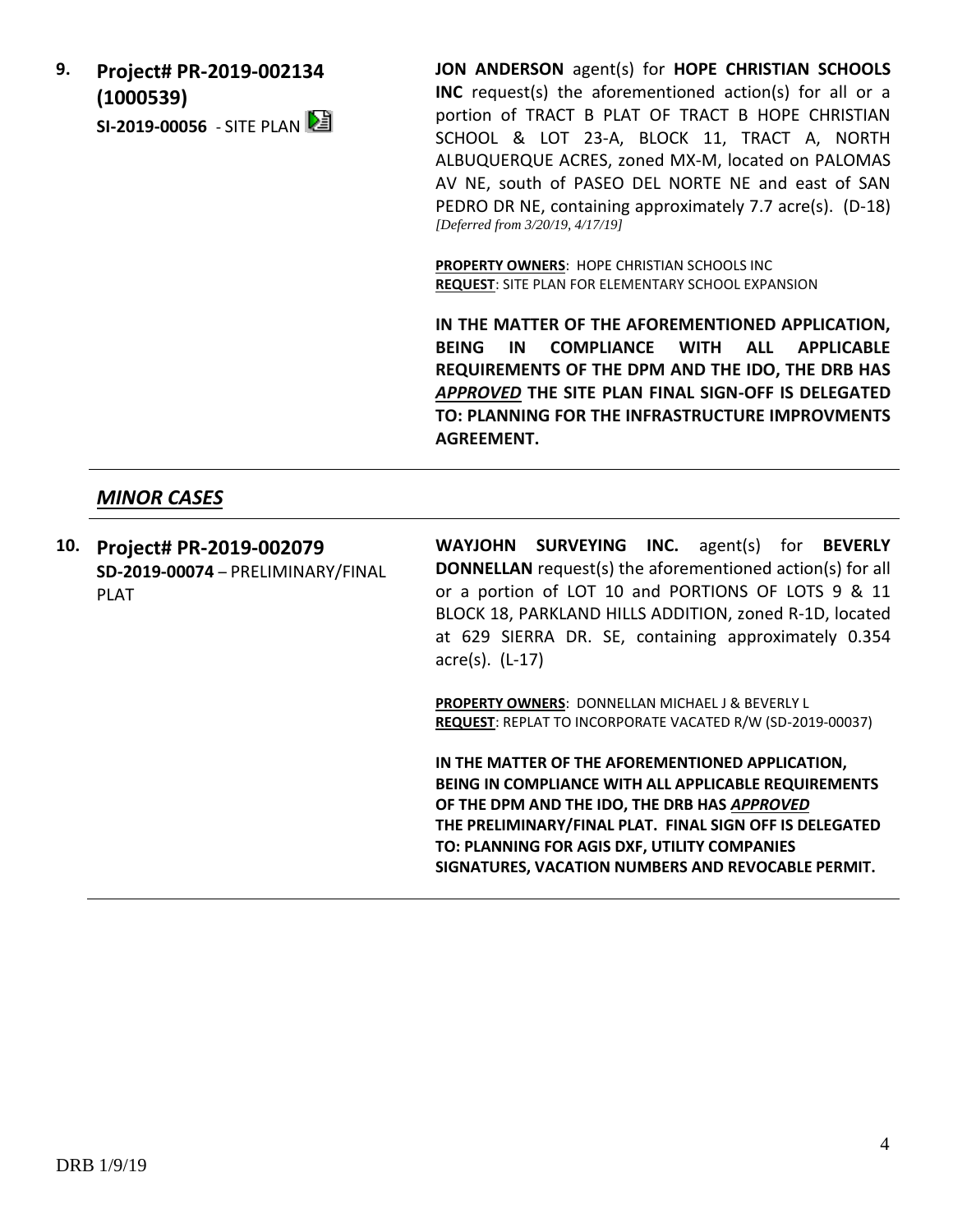| 11. | Project # PR-2019-002195<br>(1001990, 1002229)<br>SD-2019-00075 - PRELIMINARY/FINAL<br>PLAT <sup>D</sup> | WAYJOHN SURVEYING INC. agent(s) for MARK HARDEN<br>request(s) the aforementioned action(s) for all or a portion<br>of TRACTS A-1 and A-2, TANNEHILL -TAYLOR ADDITION,<br>zoned MX-M, located at the SEC of MONTGOMERY BLVD<br>NE and, containing approximately 3.5602 acre(s). (G-21)                                                                                    |
|-----|----------------------------------------------------------------------------------------------------------|--------------------------------------------------------------------------------------------------------------------------------------------------------------------------------------------------------------------------------------------------------------------------------------------------------------------------------------------------------------------------|
|     |                                                                                                          | PROPERTY OWNERS: HARDEN ENTERPRISES LLCC/O STARKWEATHER<br><b>LAW FIRM</b><br><b>REQUEST: LOT LINE ADJUSTMENT AND GRANT EASEMENTS</b>                                                                                                                                                                                                                                    |
|     |                                                                                                          | IN THE MATTER OF THE AFOREMENTIONED APPLICATION,<br><b>BEING IN COMPLIANCE WITH ALL APPLICABLE</b><br>REQUIREMENTS OF THE DPM AND THE IDO, THE DRB HAS<br>APPROVED THE PRELIMINARY/FINAL PLAT. FINAL SIGN<br>OFF IS DELEGATED TO: PLANNING.                                                                                                                              |
| 12. | Project# PR-2018-001361<br>(1000845, 1006833)<br>SD-2019-00070 - PRELIMINARY/FINAL<br>PLAT <sup>D</sup>  | TIERRA WEST LLC agent(s) for BEN E. KEITH COMPANY<br>request(s) the aforementioned action(s) for all or a portion<br>of: LOT 1A BULK LAND PLAT of LOT 1-A UNSER TOWNE<br>CROSSING & LOT 8 PLAT of TOWNE CROSSING, zoned NR-<br>BP, located at UNSER BLVD NW between LOS VOLCANES RD<br>NW and GALLATIN PL NW, containing approximately<br>50.4641 $\arccos $ . (J-9 +10) |
|     |                                                                                                          | <b>PROPERTY OWNERS: BEN E. KEITH &amp; SWIRE PACIFIC HOLDINGS INC</b><br>DBA COCA COLA USA<br>REQUEST: REPLAT OF 2 TRACTS AND COMPLETE VACATION OF TOWNE<br>CROSSING (SD-2018-001361) RIGHT OF WAY AND 4 EASEMENTS (SD-<br>2019-00046 THRU 50)                                                                                                                           |
|     |                                                                                                          | IN THE MATTER OF THE AFOREMENTIONED APPLICATION,                                                                                                                                                                                                                                                                                                                         |

**BEING IN COMPLIANCE WITH ALL APPLICABLE REQUIREMENTS OF THE DPM AND THE IDO, THE DRB HAS**  *APPROVED* **THE PRELIMINARY/FINAL PLAT. FINAL SIGN OFF IS DELEGATED TO: PLANNING AND TO THE WATER AUTHORITY.**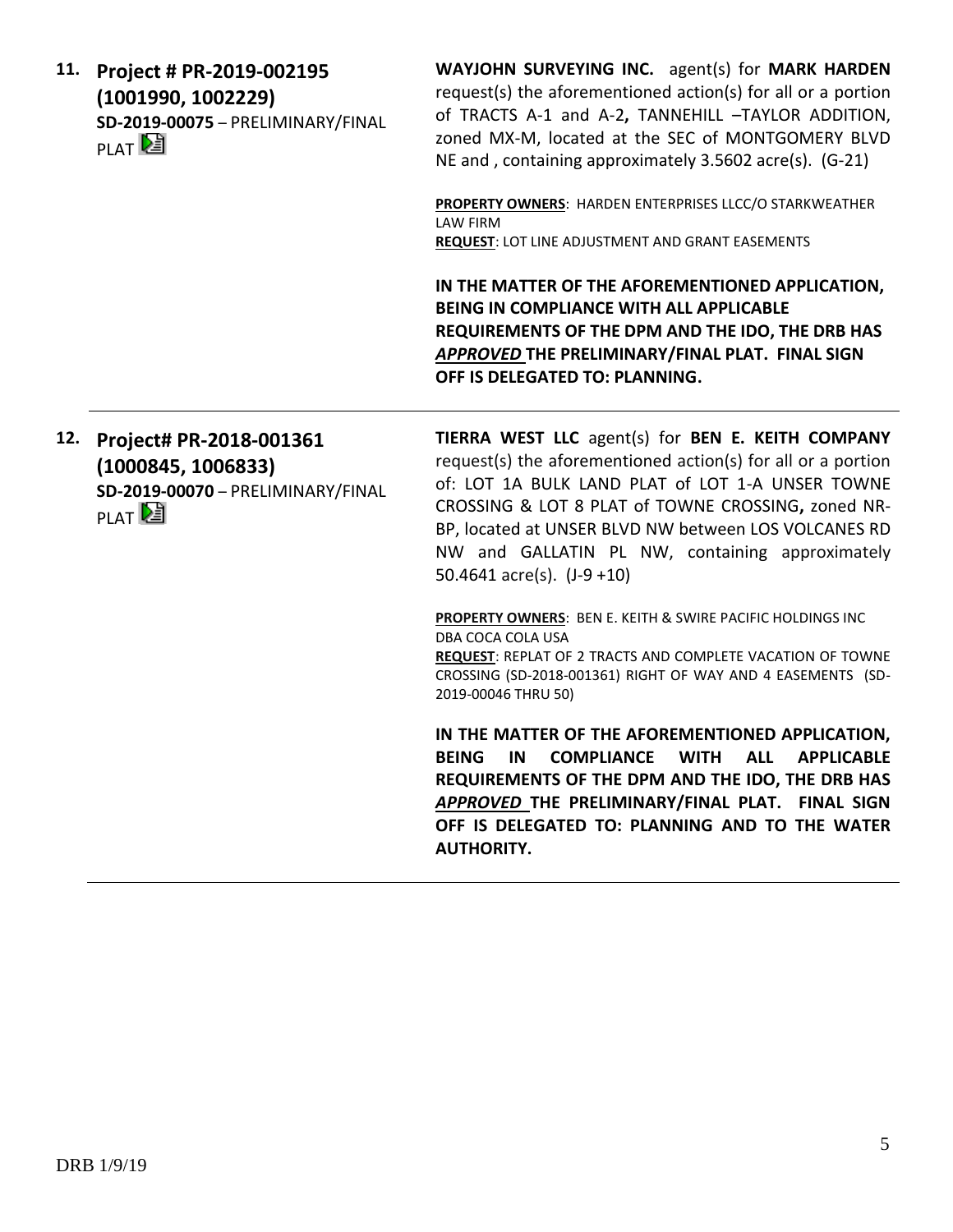**13. Project# PR-2018-001405 SD-2019-00061** - PRELIMINARY/FINAL **PLAT** 

**CSI – CARTESIAN SURVEYS INC.** agent(s) for **NUEVO ATRISCO APARTMENTS LIMITED PARTNERSHIP** request(s) the aforementioned action(s) for all or a portion of TRACT A NUEVO ATRISCO, zoned MX-M, located west of UNSER BLVD NW and north of CENTRAL AVENUE NW, containing approximately 3.0871 acre(s). (K-10) *[Deferred from 4/3/19, 4/10/19]*

**PROPERTY OWNERS**: CITY OF ALBUQUERQUE **REQUEST**: SUBDIVIDING EXISTING TRACT INTO 2 TRACTS

**IN THE MATTER OF THE AFOREMENTIONED APPLICATION, BEING IN COMPLIANCE WITH ALL APPLICABLE REQUIREMENTS OF THE DPM AND THE IDO, THE DRB HAS** *APPROVED* **THE PRELIMINARY/FINAL PLAT.** 

**14. Project# PR-2018-001405 (1007489, 1007720) SD-2019-00020** – VACATION OF AN EASEMENT

**ISAACSON & ARFMAN, PA** agent(s) for **YES HOUSING, INC.** request(s) the aforementioned action(s) for all or a portion of TRACT A NUEVO ATRISCO, zoned MX-M, located west of UNSER BLVD NW and north of CENTRAL AVENUE NW, containing approximately 3.0871 acre(s). (K-10)*[Deferred from 2/13/19, 2/27/19, 3/6/19, 3/20/19, 3/27/19, 4/3/19, 4/10/19]*

**PROPERTY OWNERS**: CITY OF ALBUQUERQUE **REQUEST**:VACATION OF PARKING EASEMENT

**IN THE MATTER OF THE AFOREMENTIONED APPLICATION, BEING IN COMPLIANCE WITH ALL APPLICABLE REQUIREMENTS OF THE DPM AND THE IDO, THE DRB HAS** *APPROVED* **THE VACATION AS SHOWN ON EXHIBIT B IN THE PLANNING FILE PER SECTION 14-16-6(K) OF THE IDO.**

## *SKETCH PLAT*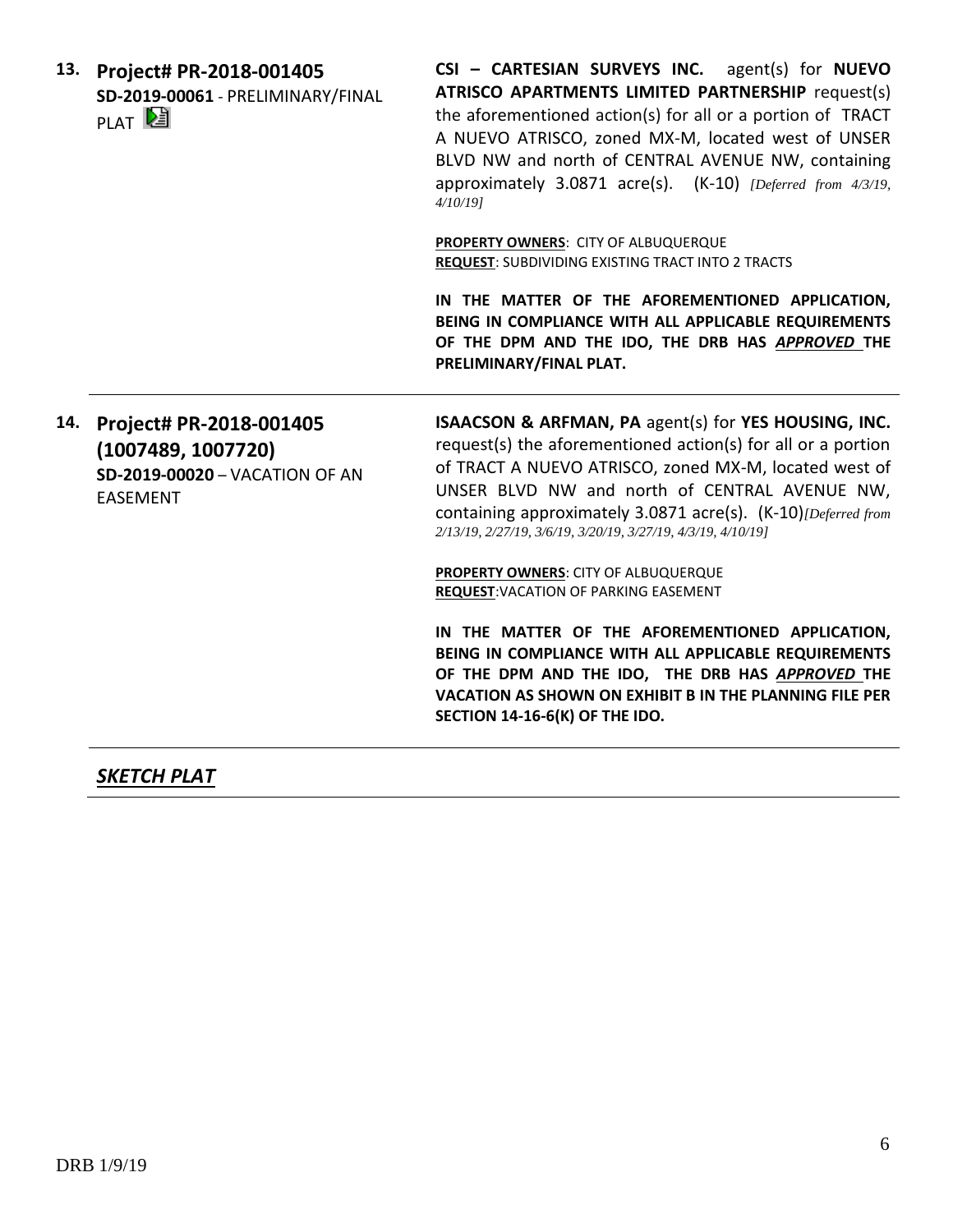**15. Project# PR-2019-002308 PS-2019-00028** – SKETCH PLAT **CSI – CARTESIAN SURVEYS INC.** agent(s) for **THOMAS H. FRITTS & PATRICIA R. FRITTS** request(s) the aforementioned action(s) for all or a portion of LOT 14 and a portion of LOT 15, BLOCK E-1, NETHERWOOD PARK**,**  zoned R-1D, located on HAROLD PLACE NE north of INDIAN SCHOOL RD NE and west of GIRARD BLVD NE, containing approximately 0.351 acre(s). (H-16-Z)

**PROPERTY OWNERS**: SIMSON JOHN MITCHELL & SIMSON NINA BETH & SIMSON JEFFREY PAUL + FRITTS THOMAS H & PATRICIA R **REQUEST**: CONSOLIDATING 2 LOTS INTO 1

**THE SKETCH PLAT WAS REVIEWED AND COMMENTS WERE PROVIDED**

**16. Project# PR-2019-002309 PS-2019-00029** – SKETCH PLAT **CSI – CARTESIAN SURVEYS INC.** agent(s) for **M+M Co.** request(s) the aforementioned action(s) for all or a portion of LOT 1-A & LOT 5-A, LA MIRADA SUBDIVISION**,** zoned MX-M, located at the NWC of MONTOGMERY BLVD NE and WYOMING BLVD NE, containing approximately 16.0374 acre(s). (G-19) **PROPERTY OWNERS**: M & M CO + G & L INVESTMENTS CO INC **REQUEST**: VACATION OF PRIVATE EASEMENTS AND REPLAT **THE SKETCH PLAT WAS REVIEWED AND COMMENTS WERE PROVIDED 17. Project# PR-2018-001890 PS-2019-00027 – SKETCH PLAT SAMMY MACIAS** request(s) the aforementioned action(s) for all or a portion of Lot 15 SLOAN'S ACRES SUBDIVISION and VACATED R/W OF 64TH STREET**,** zoned R-1D, located at 6340 EVERITT RD NW, east of 64TH STREET NW and north of ST JOSEPH'S AVENUE NW, containing approximately 0.551 acre(s). (G-10) **PROPERTY OWNERS**: MACIAS SAMMY NESTOR **REQUEST**: REPLAT OF VACATED R/W (SD-2018-00122) INTO EXISTING LOT **THE SKETCH PLAT WAS REVIEWED AND COMMENTS WERE PROVIDED**